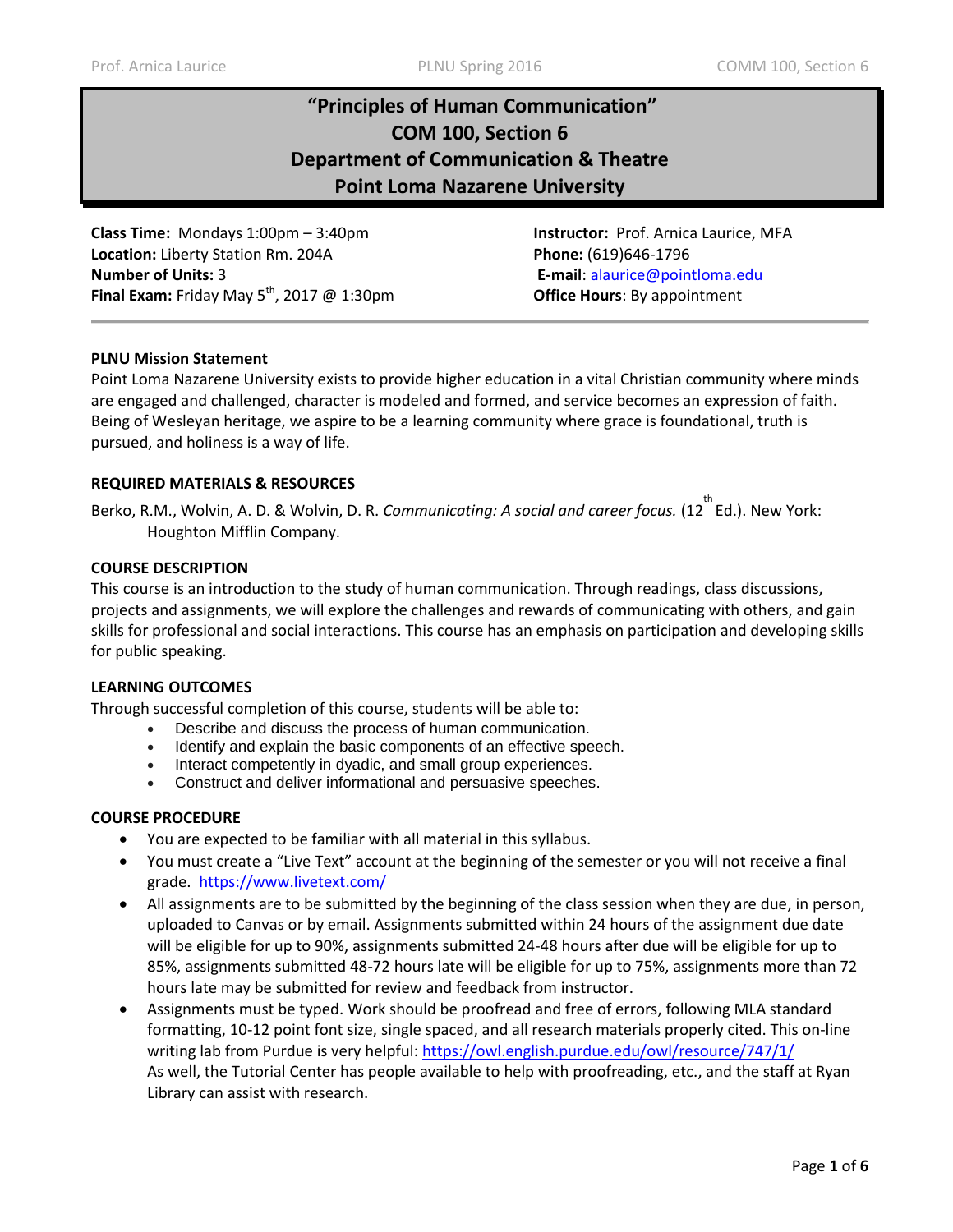- You must take both the mid-term and final exam. A failure to complete either of these is grounds for failure in the class regardless of point totals. You must complete all the course assignments in order to pass the class.
- You must be ready to give your speech on the date you are assigned to speak. It is your responsibility to know this date. If you are not present on the assigned speaking day, you will receive a failing grade for the speech. If you are late to class on a speech day you jeopardize partial credit for your speech.
- Each student is required to dress professionally when presenting speeches. More detail will be given in class in advance of presentations.
- Each speech will be evaluated based on several criteria that the instructor will go over in class before presentations. The grading rubric will be available on the Canvas class site as well.

# **CLASS ASSIGNMENTS & GRADING BREAKDOWN**

Your grade for the course will be based on the following breakdown:

| 15% | Class Preparation & Participation | Short assignments, pop quizzes and                                                                                                                                                                                                                                                                                                                                                                     |  |
|-----|-----------------------------------|--------------------------------------------------------------------------------------------------------------------------------------------------------------------------------------------------------------------------------------------------------------------------------------------------------------------------------------------------------------------------------------------------------|--|
|     |                                   | discussions on Canvas will be used to engage                                                                                                                                                                                                                                                                                                                                                           |  |
|     |                                   | with assigned readings and promote greater                                                                                                                                                                                                                                                                                                                                                             |  |
|     |                                   | student involvement in classroom learning.                                                                                                                                                                                                                                                                                                                                                             |  |
| 15% | <b>Group Presentation</b>         | Students will work in small groups to prepare<br>and give a presentation for the class on an<br>approved topic. An outline of the presentation<br>must be submitted in advance. A brief<br>response paper will follow. This assignment<br>will help prepare students for their individual<br>speeches as well as provide opportunity to<br>practice aspects of communication learned in<br>the course. |  |
| 20% | <b>Informative Speech</b>         | Students will prepare and present an<br>informative speech to the class. Topics must<br>be approved at least two weeks before speech<br>is scheduled. An outline of the presentation<br>must be provided to instructor before<br>presentation. A brief response is due by the<br>following class, as will be outlined in class,<br>providing self-assessment of your speech.                           |  |
| 20% | Persuasive Speech                 | Students will prepare and present a persuasive<br>speech to the class. Topics must be approved<br>at least two weeks before speech is scheduled.<br>An outline of the presentation must be<br>provided to instructor before presentation. A<br>brief response is due by the following class, as<br>will be outlined in class, providing self-<br>assessment of your speech.                            |  |
| 15% | Mid Term                          | The midterm exam for this course is<br>tentatively scheduled for Feb. 20 <sup>th</sup> during class.                                                                                                                                                                                                                                                                                                   |  |
| 15% | <b>Final Exam</b>                 | The final exam for this course is scheduled for<br>1:30pm on Friday May 5th, 2017.                                                                                                                                                                                                                                                                                                                     |  |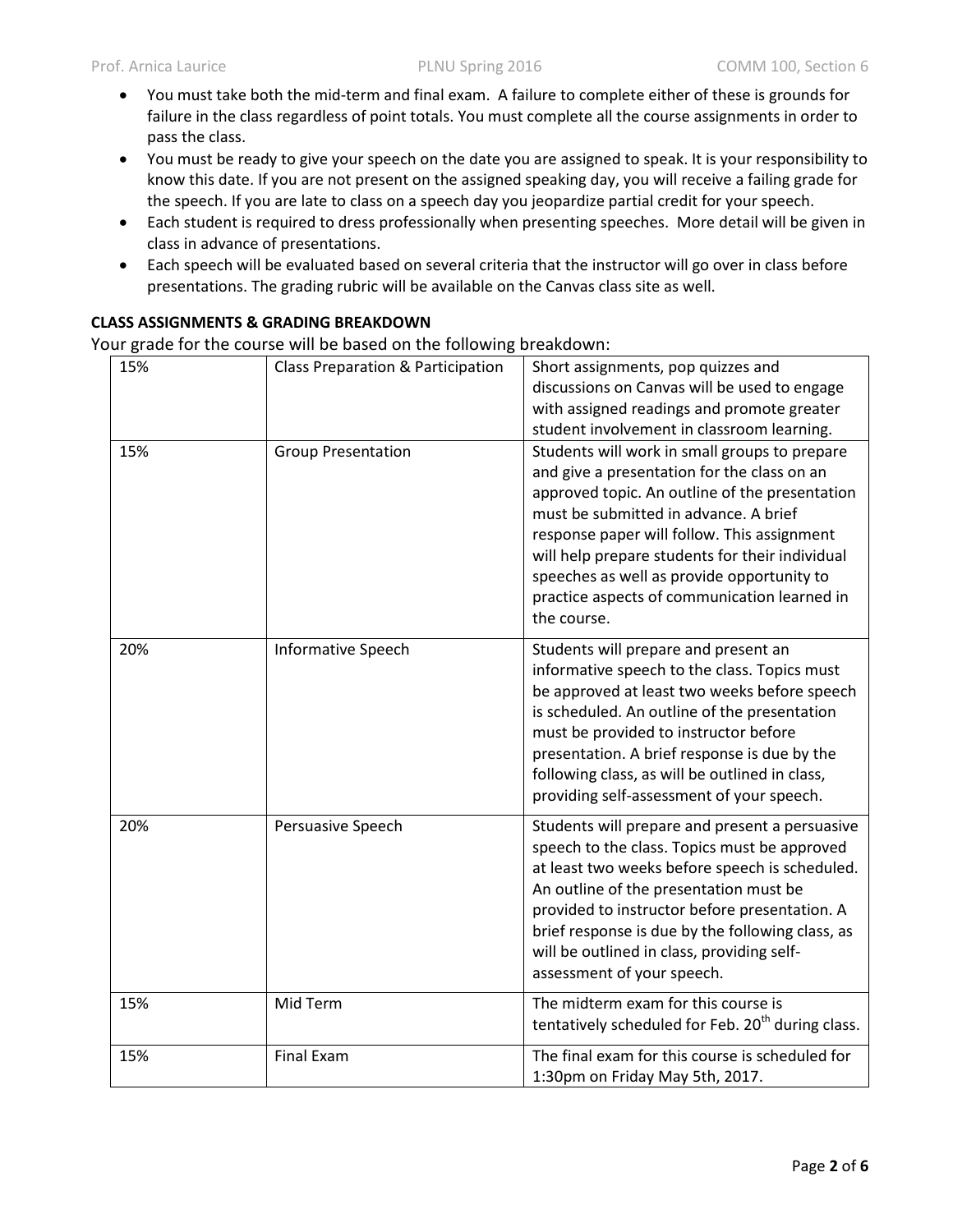#### **ASSESSMENT & GRADING**

**According to PLNU policy, the Grade Scale is as follows: (% to Letter):** 

| $93-100\% = A$  | $73 - 76\% = C$ |  |  |  |
|-----------------|-----------------|--|--|--|
| $90-92\% = A$   | $70-72\% = C$   |  |  |  |
| $87-89\% = B+$  | $67-69\% = D+$  |  |  |  |
| $83 - 86\% = B$ | $63-66\% = D$   |  |  |  |
| $80 - 82\% = B$ | $60-62\% = D$   |  |  |  |
| $77-79\% = C+$  | $0-59\% = F$    |  |  |  |

# **ATTENDANCE AND PARTICIPATION**

Regular and punctual attendance at all classes is considered essential to optimum academic achievement, especially with a course of this nature. You are expected to attend each class session and participate in a positive manner. Distracting or disrespectful behavior will not be tolerated and may result in removal from the classroom and significantly affect your final grade.

Being on time and ready at the start of class is important not only to your instructor but to your fellow student. If you are late, please enter the classroom quietly. If you are late on a speech or presentation day, you may not enter the class while a speech or presentation is in progress. Lates will be considered as a half absence when calculating attendance and participation grades.

Excused absences (University-sponsored sports, forensics or other activities) need to be brought to the instructor's attention in writing before the day(s) you will be absent. Any absences, excused or otherwise, mean you are responsible for finding out what you have missed, including any assignments that may be due before your next class. If absence is scheduled for the same time as you are scheduled for a presentation or exam, it is up to you to notify the instructor well in advance in order to coordinate alternative arrangements.

If you are absent from more than 10% of class meetings, the instructor has the option of filing a written report that may result in de-enrollment. If the absences exceed 20%, you may be de-enrolled without notice. See [Class Attendance](http://catalog.pointloma.edu/content.php?catoid=18&navoid=1278#Class_Attendance) under Academic Policies in the undergraduate academic catalog. If the date of de-enrollment is past the last date to withdraw from a class, you will be assigned a grade of W or WF consistent with university policy in the grading section of the catalog.

#### **FINAL EXAMINATION POLICY**

Successful completion of this class requires taking the final examination **on its scheduled day**. The final exam for this class is schedule for 1:30pm on Friday May  $5^{th}$ , 2017.

#### **STUDENT RESPONSIBILITY**

It is the student's responsibility to maintain his/her class schedule. Should the need arise to drop this course (personal emergencies, poor performance, etc.), the student has the responsibility to follow through (provided the drop date meets the stated calendar deadline established by the university), not the instructor. Simply ceasing to attend this course or failing to follow through to arrange for a change of registration [\(drop/add\)](http://www.pointloma.edu/sites/default/files/filemanager/Records_Office/Change_of_Schedule_Form.pdf) may result in a grade of F on the official transcript.

# **ACADEMIC DISHONESTY**

Students should demonstrate academic honesty by doing original work and by giving appropriate credit to the ideas of others. As stated in the university catalog, "Academic dishonesty is the act of presenting information, ideas, and/or concepts as one's own when in reality they are the results of another person's creativity and effort. Such acts include plagiarism, copying of class assignments, and copying or other fraudulent behavior on examinations. A faculty member who believes a situation involving academic dishonesty has been detected may assign a failing grade for a) that particular assignment or examination, and/or b) the course." See [Academic Honesty](http://catalog.pointloma.edu/content.php?catoid=18&navoid=1278#Academic_Honesty) in the undergrad student catalog.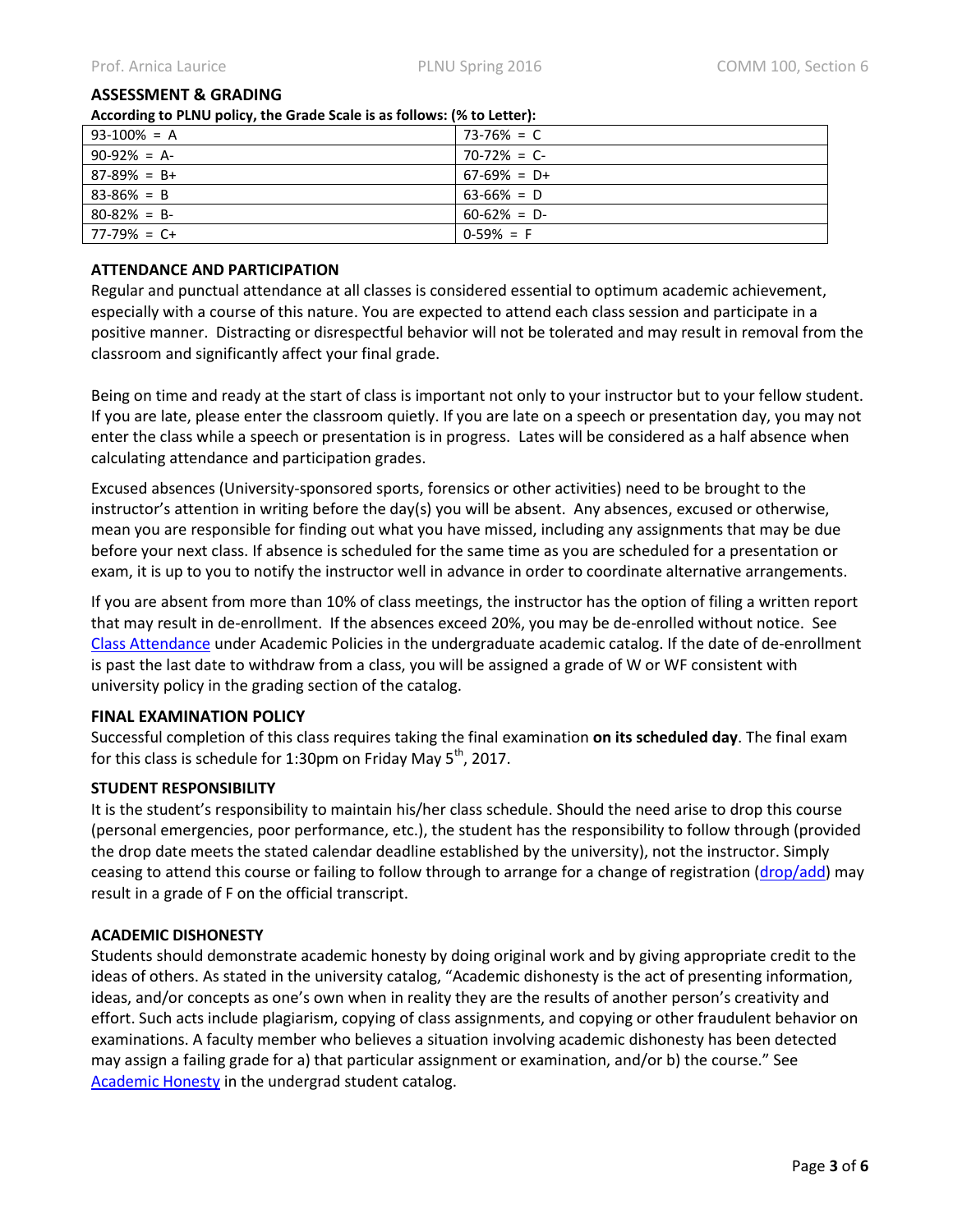## **ACADEMIC ACCOMMODATIONS**

While all students are expected to meet the minimum academic standards for completion of this course as established by the instructor, students with disabilities may require academic accommodations. At Point Loma Nazarene University, students requesting academic accommodations must file documentation with the [Disability Resource Center](http://www.pointloma.edu/experience/offices/administrative-offices/academic-advising-office/disability-resource-center) (DRC), located in the Bond Academic Center. Once the student files documentation, the Disability Resource Center will contact the student's instructors and provide written recommendations for reasonable and appropriate accommodations to meet the individual learning needs of the student. This policy assists the University in its commitment to full compliance with Section 504 of the Rehabilitation Act of 1973, the Americans with Disabilities (ADA) Act of 1990, and ADA Amendments Act of 2008, all of which prohibit discrimination against students with disabilities and guarantees all qualified students equal access to and benefits of PLNU programs and activities.

## **USE OF TECHNOLOGY**

Technology can be a powerful tool for learning, communication, and collaboration. However, it can also be distracting and interfere in other levels of human interaction and syntheses of course material. Please keep cell phones on silent during class. Electronic devices such as laptops, tablets and smart phones, may be used on a limited basis during class with instructor approval, but instructor reserves the right to monitor or eliminate their use or welcome in class.

## **FERPA POLICY**

In compliance with federal law, neither PLNU student ID nor social security number will be used in publicly posted grades or returned sets of assignments without student written permission. This class will meet the federal requirements by (each faculty member choose one strategy to use: distributing all grades and papers individually; requesting and filing written student permission; or assigning each student a unique class ID number not identifiable on the alphabetic roster.). Also in compliance with FERPA, you will be the only person given information about your progress in this class unless you have designated others to receive it in the "Information Release" section of the student portal. See [Education Records \(FERPA\) and Directory Information](http://catalog.pointloma.edu/content.php?catoid=18&navoid=1278#Education_Records__FERPA__and_Directory_Information) in the undergrad student catalog.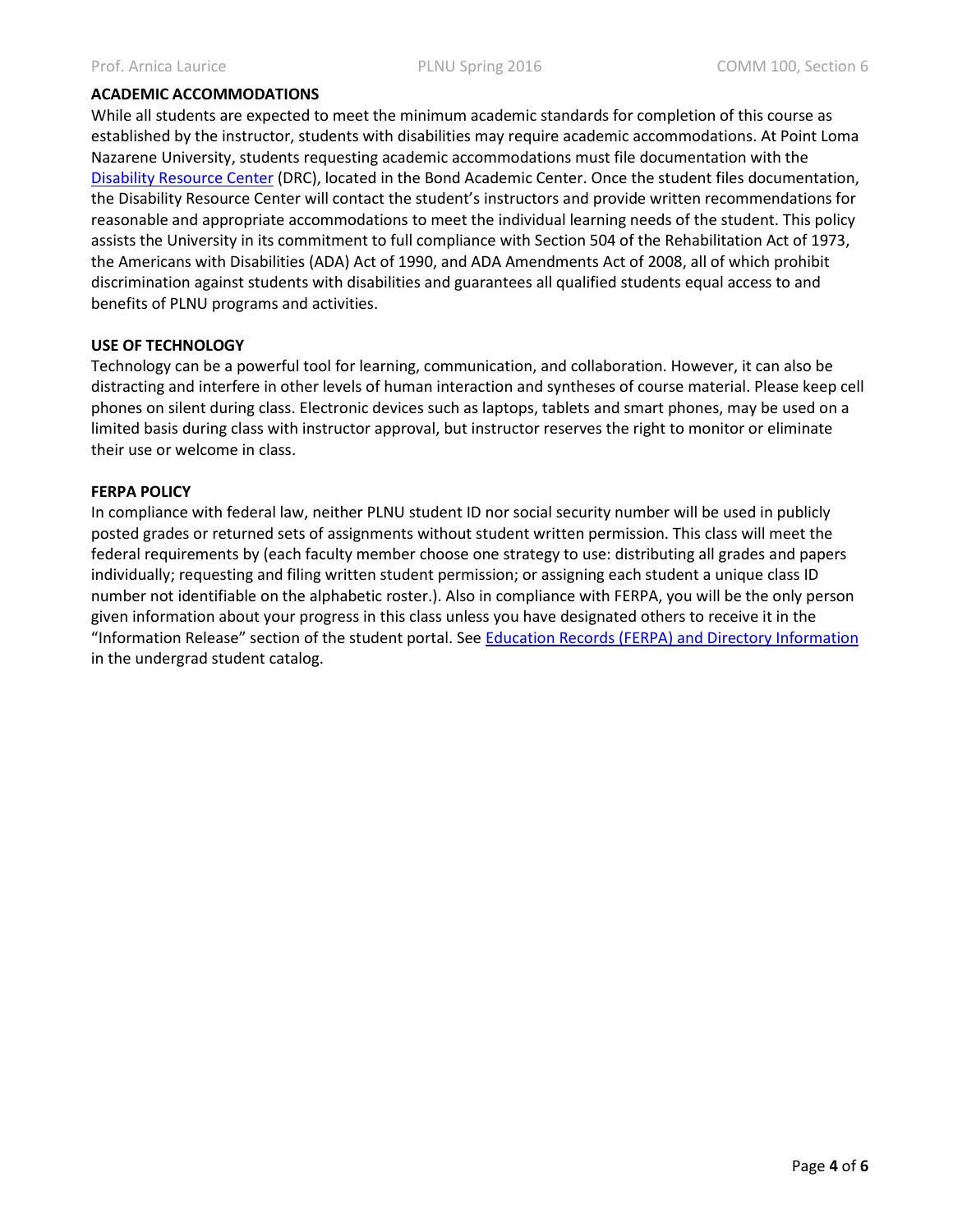# **Class Schedule**

| <b>Class</b><br>No. | <b>Date</b> | <b>Subject</b>                                                                                                                                   | <b>Chapter/Readings for Class</b>                                                                                                                                                                                                                                                                                                                                                                                                                                                                                                                  | <b>Assignments</b>                                                                                                                                                                                                                                                                                                                                                                                                                   |
|---------------------|-------------|--------------------------------------------------------------------------------------------------------------------------------------------------|----------------------------------------------------------------------------------------------------------------------------------------------------------------------------------------------------------------------------------------------------------------------------------------------------------------------------------------------------------------------------------------------------------------------------------------------------------------------------------------------------------------------------------------------------|--------------------------------------------------------------------------------------------------------------------------------------------------------------------------------------------------------------------------------------------------------------------------------------------------------------------------------------------------------------------------------------------------------------------------------------|
| $\mathbf{1}$        | 1/10        | Why COMM 100?<br>Introductions, Syllabus,<br>Expectations, etc.<br><b>Small Talk Challenge</b><br>$\bullet$<br>Group Project Intro.              |                                                                                                                                                                                                                                                                                                                                                                                                                                                                                                                                                    | <b>Start Group Project</b><br>$\bullet$<br>Read article "Classical<br>$\bullet$<br>Rhetoric 101: An<br>Introduction", and<br>respond to discussion<br>on Canvas<br>Read article "Classical<br>$\bullet$<br>Rhetoric 101: The Three<br><b>Means of Persuasion"</b><br>and respond to<br>discussion on Canvas<br>Read article "Classical<br>$\bullet$<br>Rhetoric 101: Logical<br>Fallacies" and respond<br>to discussion on<br>Canvas |
| $\overline{2}$      | 1/23        | <b>Rhetoric 101</b><br>Why Rhetoric?<br>$\bullet$<br>The Art of Persuasion<br>$\bullet$<br>The Power of Logic<br>$\bullet$<br>Group Project work | McKay, Brett and Kate. "Classical<br>$\bullet$<br>Rhetoric 101: An Introduction"<br>The Art of Manliness. The Art of<br>Manliness. 14 Nov. 2010. Web.<br>14 Nov. 2010.<br>McKay, Brett and Kate. "Classical<br>$\bullet$<br><b>Rhetoric 101: The Three Means</b><br>of Persuasion" The Art of<br>Manliness. The Art of Manliness.<br>21 Dec. 2010. Web. 21 Dec.<br>2010.<br>McKay, Brett and Kate. "Classical<br>$\bullet$<br>Rhetoric 101: Logical Fallacies"<br>The Art of Manliness. The Art of<br>Manliness. 26 May 2011. Web.<br>26 May 2011. | $\bullet$<br>Read Ch.1 of text<br>Work on Group<br>$\bullet$<br>Project                                                                                                                                                                                                                                                                                                                                                              |
| 3                   | 1/30        | The Human Communication Process •<br>Intra, Inter and Public<br>$\bullet$<br>Communication<br>Group Project work                                 | "Communicating: A Social,<br>Career and Cultural Focus"<br>Ch.1                                                                                                                                                                                                                                                                                                                                                                                                                                                                                    | Read Ch.11 & 14 of<br>$\bullet$<br>text<br>3 topic choices for<br>$\bullet$<br><b>Informative Speech</b>                                                                                                                                                                                                                                                                                                                             |
| 4                   | 2/6         | $\triangleright$ GROUP PRESENTATIONS<br>Intro Informative Speeches<br>Planning the Speech                                                        | "Communicating: A Social,<br>$\bullet$<br>Career and Cultural Focus"<br>Ch. 11 & 14<br>Bring 3 topic choices for<br>$\bullet$<br>Informative Speech to class                                                                                                                                                                                                                                                                                                                                                                                       | Read Ch. 2 & 3 of text<br>$\bullet$<br>Outline & Sources for<br>$\bullet$<br><b>Informative Speech</b>                                                                                                                                                                                                                                                                                                                               |